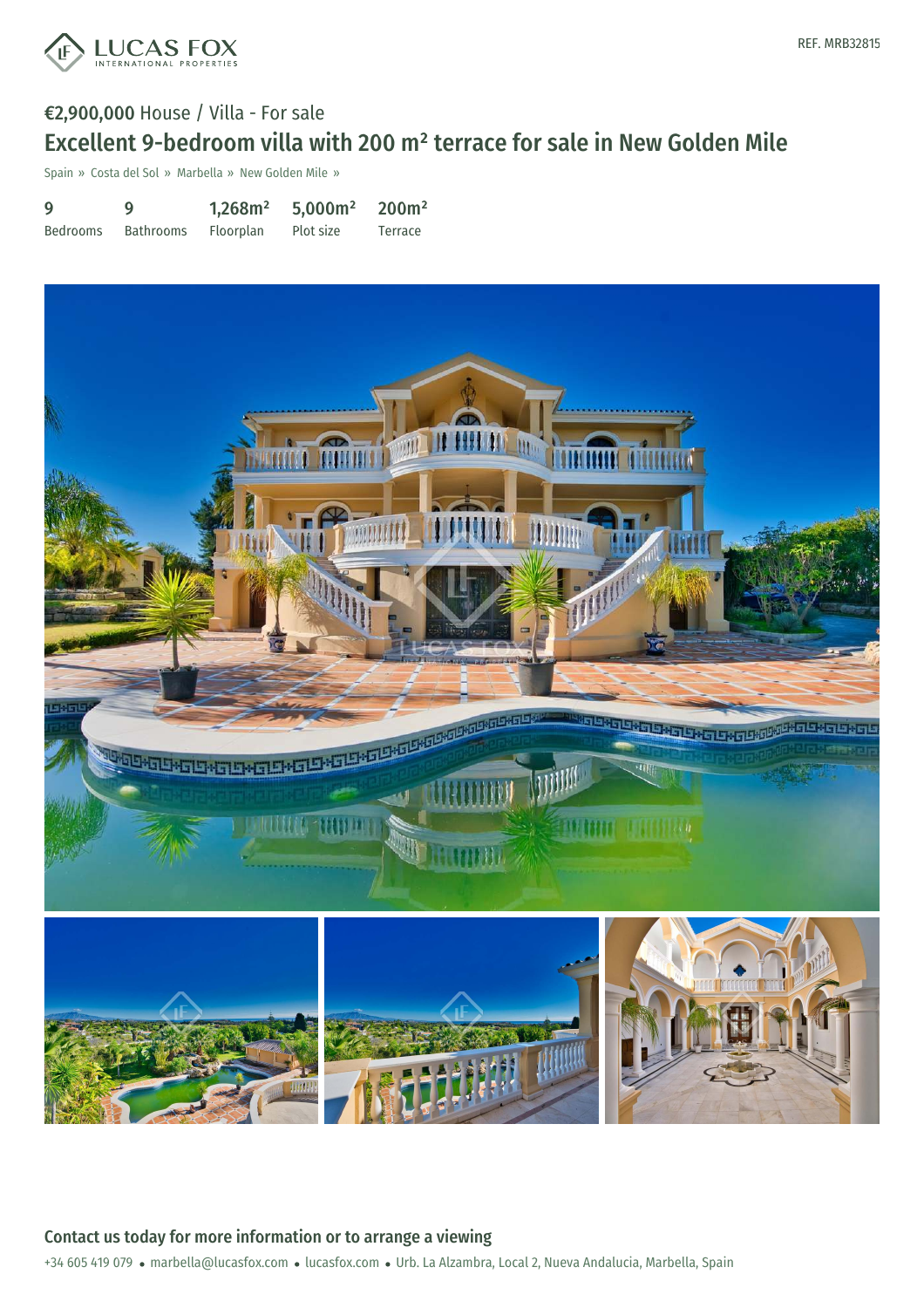

# €2,900,000 House / Villa - For sale Excellent 9-bedroom villa with 200 m² terrace for sale in New Golden Mile

Spain » Costa del Sol » Marbella » New Golden Mile »

| 9               | Q         | 1,268m <sup>2</sup> | 5,000m <sup>2</sup> | 200m <sup>2</sup> |
|-----------------|-----------|---------------------|---------------------|-------------------|
| <b>Bedrooms</b> | Bathrooms | Floorplan           | Plot size           | Terrace           |

#### **OVERVIEW**

Country villa set within gated community, in an idyllic and quiet, semi-rural location between the towns of San Pedro and Estepona- Yet close to "life", the beach and an 18-hole golf course.

We enter the property through a massive wooden gate that leads up to the main entrance through an elegantly curved and tree lined driveway - Here we meet this classic Mediterranean style villa, built with a tasteful use of marble and authentic Andalusian features.

As we enter through the main door, we are immediately in a double height reception room, with a presentable guest toilet - And you may enter the Andalusian courtyard, around which the property is built. To the left is found the dining room and kitchen the kitchen also provides access to the front terrace and to the right a TVroom/bedroom and straight ahead there are the stately lounges, overlooking the garden and countryside with views towards the Mediterranean Sea.

The staircase from the main entrance branches to the left or right, and leads to a charming gallery walk around the inner courtyard. On this level, there are 6 bedroom suites (including the master bedroom). The stunning master bedroom consist of a small living area with an open fireplace, and a large terrace, which looks over the pool and garden. There is a luxurious walk-in dressing area, which also accesses the ample bathroom.

The property has a large landscaped and mature garden with - A pool area, with saltwater pool with a waterfall, and plenty of space for the sunbeds. Finally, there is an elevated panorama terrace for dining and barbecue, that connects to the kitchen and living area.

In the basement there are 2 [bedrooms,](mailto:marbella@lucasfox.com) a [gym/entertai](https://www.lucasfox.com)nment area, small shower with toilet, a laundry, storeroom and a bodega. Under floor heating throughout.



[lucasfox.com/go/mrb32815](https://www.lucasfox.com/go/mrb32815)

Mountain views, Sea views, Swimming pool, Terrace, Private garage, Marble flooring, Natural light, Air conditioning, Built-in wardrobes, Chill out area, Double glazing, Equipped Kitchen, Exterior, Near international schools, Security, Views